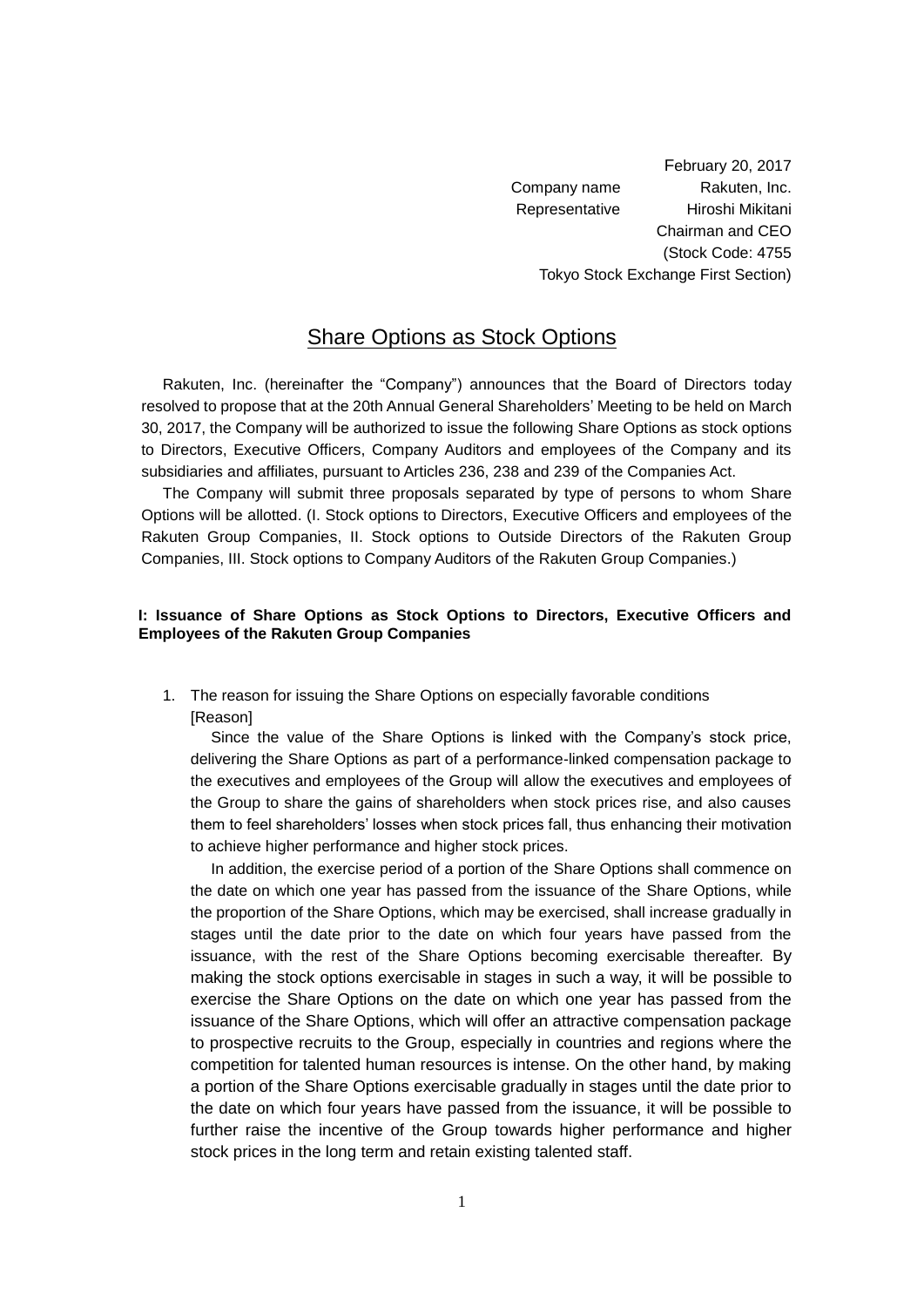The Company intends to implement stock option plans for the executives and employees of the Group for the purpose of continuous enhancement of the Group's corporate and shareholder values by recruiting and retaining talented staff and by raising the motivation of the executives and employees of the Group towards higher performance.

[Determination Methods and Main Features of the Group's Compensation System]

In the determination of the total amount of compensation, including the granting of the Share Options, factors such as the degree to which the Group's operating profit targets were achieved; the business performance of each Group company, business segment or division; and the personnel evaluation of each individual are taken into account.

In addition, the Group has designed its compensation system so that, as a general rule, the higher the rank of and the larger the role played by an individual, the larger the bonus linked to the performance of each Group company, business segment or division, and to the performance of the individual, and the larger the proportion of the stock options linked to stock prices. Nevertheless, a major feature of the Group's compensation system is that it delivers Share Options to a wide range of personnel starting with second-year employees with relatively small ranks and roles up to the Directors. This reflects the Group's belief that by making the majority of its executives and employees potential shareholders, it will further raise the awareness of each executive and employee towards enhancing corporate and shareholder values, as well reinforce the sense of unity among the Group members, which is thought to be an indispensable element in expanding and fostering the "Rakuten Eco-System" both in Japan and abroad.

- 2. Outline of the issuance of the Share Options
- (1) Persons to whom Share Options will be allotted

Directors (excluding Outside Directors), Executive Officers and employees of the Company and its subsidiaries and affiliates

Outside Directors of the Company's subsidiaries and affiliates shall be eligible for the allotment of the Share Options, if such person remains a Director (excluding Outside Director), Executive Officer or employee of the Company, another subsidiary or affiliate of the Company.

#### (2) Class and number of shares to be issued upon exercise of Share Options

The class of shares to be issued upon the exercise of Share Options shall be common stock of the Company, and the number of shares to be issued shall not exceed 19,000,000.

However, if the Company splits its common stock (including allotment of its common stock without compensation; hereinafter the same shall apply) or consolidates its common stock, the number of shares to be issued upon exercise of each unit of such Share Options shall be adjusted according to the following formula; provided that such adjustment shall be made only to those remain unexercised or uncanceled at the time of such adjustment and; provided, further, that if any fraction less than one share arises as a result of such adjustment, such fraction shall be discarded.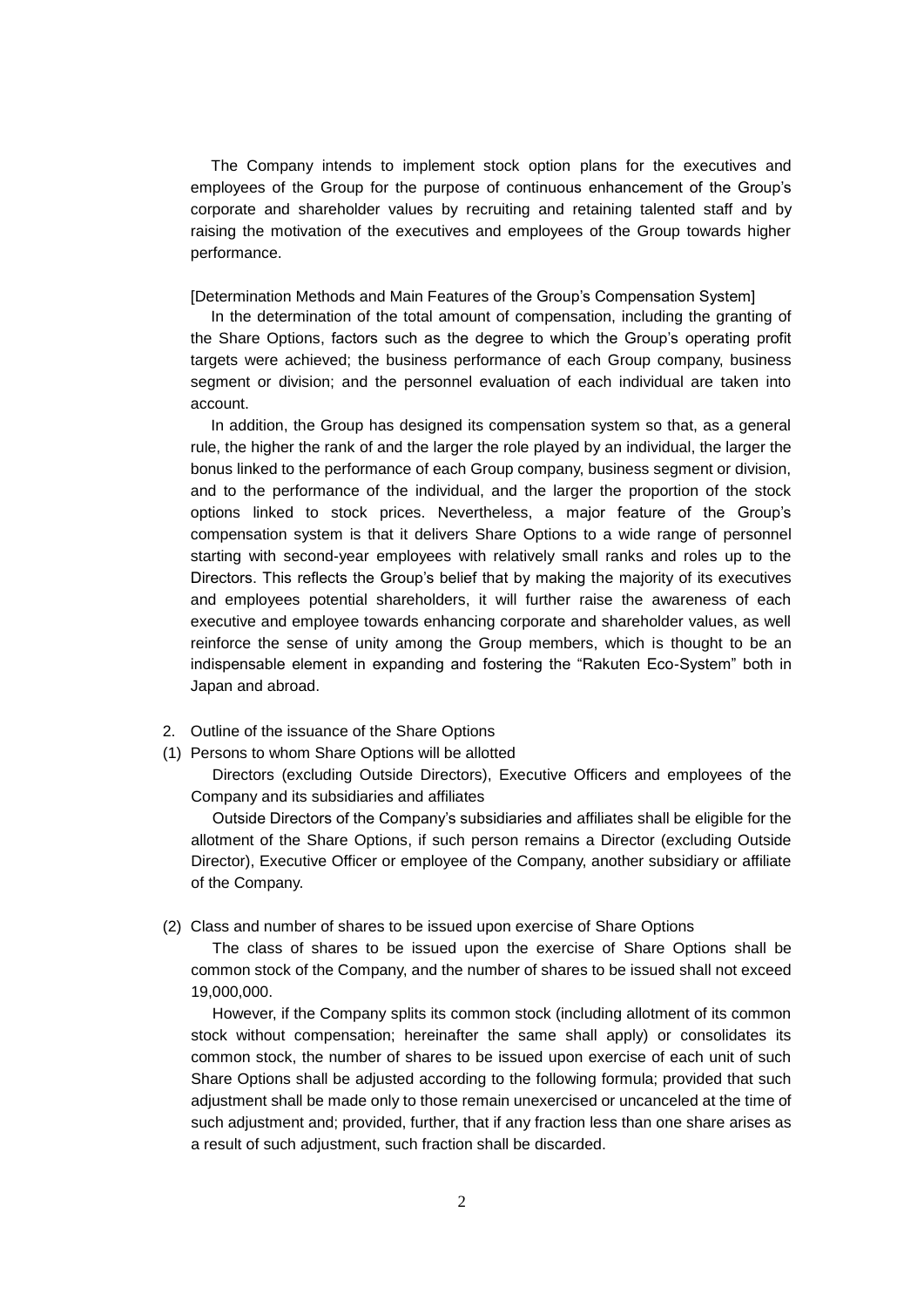Number of shares after adjustment **=** before adjustment Number of shares

Ratio of split or consolidation

In addition, if the Company carries out a merger, a company split, share exchange, share transfer, etc. that makes it necessary to adjust the number of shares, the number of shares shall be adjusted within a reasonable range, taking into account the conditions of the merger, company split, share exchange, share transfer, etc.

(3) Total number of Share Options to be issued

Share Options to be issued shall not exceed 190,000 units.

One hundred shares shall be issued for each Share Options; provided, however, that in the event of any adjustment in the number of shares stipulated in (2) above, the number of shares to be issued for the Share Options shall be adjusted likewise.

- (4) Cash payment for Share Options No cash payment is required for Share Options.
- (5) Value of the assets to be contributed upon exercise of Share Options The Price for one Share Option shall be one yen.
- (6) Exercise period of Share Options

The exercise period shall be from the date on which one year has passed from the issuance of the Share Options (hereinafter "date of issuance") to the date on which ten years have passed from the date of issuance. If the final day of the exercise period falls on a holiday of the Company, the final day shall be the working day immediately preceding the final day.

- (7) Conditions etc. for exercise of Share Options
	- (i) Those who received the allotment of the issue of Share Options (hereinafter "Holders of Share Options") shall remain Directors (excluding Outside Directors), Executive Officers, Company Auditors or employees of the Company, or its subsidiaries or affiliates at the time of exercising such rights; provided, however, that exceptional treatment may be allowed in this regard by the Board of Directors in consideration of circumstances.
	- (ii) Share Options shall not be inherited; provided, however, that exceptional treatment may be allowed in this regard by the Board of Directors in consideration of circumstances.
- (iii) Share Options shall not be offered for pledge or disposed of in any other way.
- (iv) Share Options may be exercised by the Holder of Share Options, in whole or in part, according to the following categories.
	- i) The entire allotment of Share Options shall not be exercised prior to the date on which one year has passed from the date of issuance.
	- ii) 15% of the allotment of Share Options may be exercised from the date on which one year has passed from the date of issuance to the date prior to the date on which two years have passed from the date of issuance (if a fraction less than one unit arises in the number of exercisable Share Options, such fraction shall be discarded).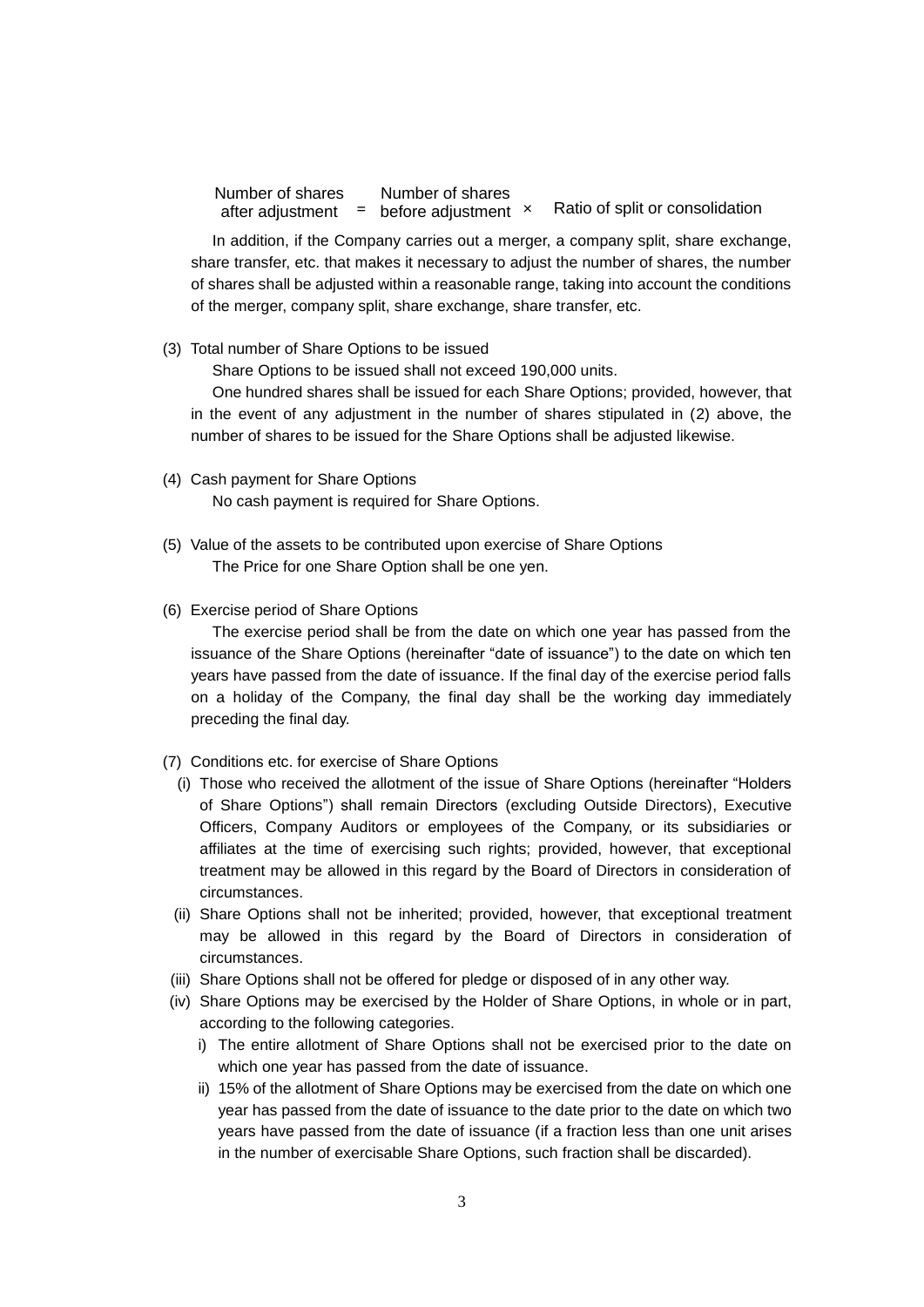- iii) 35% of the allotment of Share Options (if a portion of the allotment of Share Options had been exercised prior to the date on which two years have passed from the date of issuance, the total amount exercisable including the previously exercised portion shall be 35%) may be exercised from the date on which two years have passed from the date of issuance to the date prior to the date on which three years have passed from the date of issuance (if a fraction less than one unit arises in the number of exercisable Share Options, such fraction shall be discarded).
- iv) 65% of the allotment of Share Options (if a portion of the allotment of Share Options had been exercised prior to the date on which three years have passed from the date of issuance, the total amount exercisable including the previously exercised portion shall be 65%) may be exercised from the date on which three years have passed from the date of issuance to the date prior to the date on which four years have passed from the date of issuance (if a fraction less than one unit arises in the number of exercisable Share Options, such fraction shall be discarded).
- v) The entire allotment of Share Options may be exercised from the date on which four years have passed from the date of issuance to the date on which ten years have passed from the date of issuance.
- (v) The Holders of Share Options have duties to pay all taxes (including but not limited to income tax, social security contributions, pensions, and employment insurance premium) specified by laws and regulations in relation to stock options and shares. In the case where the Company and its subsidiaries and affiliates is obliged to levy income tax, etc., the relevant company obliged to levy income tax, etc. shall be able to levy tax from such Holders of Share Options by the methods listed below.
	- i) Receipt by cash
	- ii) Appropriation of shares owned by the Holders of Share Options
	- iii) Deduction from salaries, bonuses, etc. of the Holders of Share Options
	- iv) Other methods specified by the Company
- (8) Matters concerning increase in capital stock and capital reserve by issuing of shares upon exercise of Share Options
	- (i) Amount of increase in capital stock by issuing shares upon exercise of Share Options shall be half of the upper limit of capital increase as calculated pursuant to the provisions of Article 17, Paragraph 1 of the Ordinance on Accounting of Companies, where any resultant fraction less than one yen shall be rounded up.
	- (ii) Amount of increase in capital reserve by issuing shares upon exercise of Share Options shall be the upper limit of capital stock increase as described in (i) above less the amount of increase in capital stock set out therein.
- (9) Reasons and conditions for the acquisition of Share Options
	- (i) In case that the proposal of any merger agreement under which the Company is dissolved, or any absorption-type company split (kyushu-bunkatsu) agreement or incorporation-type company split (shinsetsu-bunkatsu) plan in which the Company will be a splitting company, or any share exchange agreement or share transfer plan in which the Company will be a wholly owned subsidiary of another company is approved at a General Shareholders' Meeting of the Company, the Company may acquire Share Options at the date specifically determined by the Board of Directors of the Company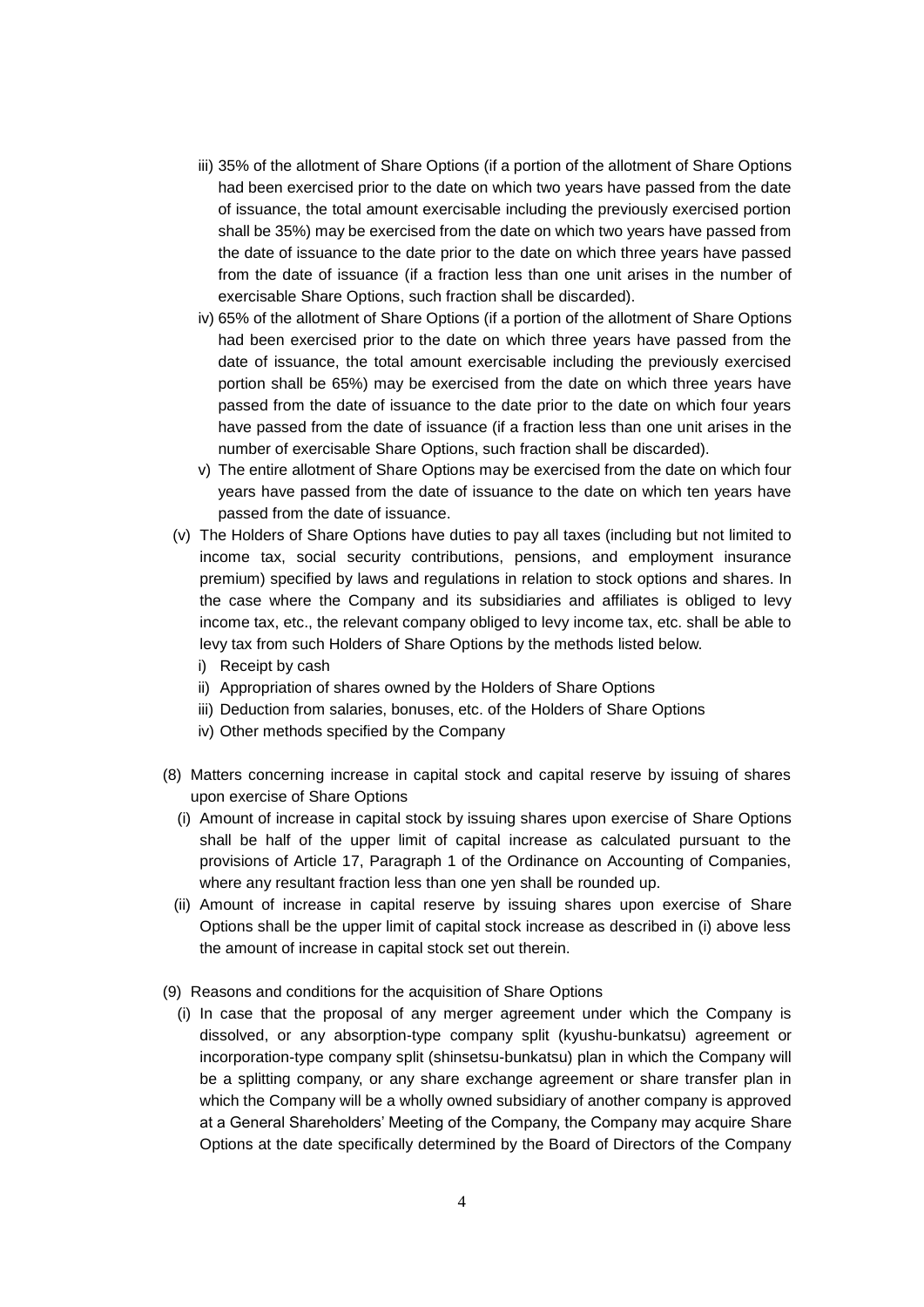without any compensation therefor.

- (ii) In case that Holders of Share Options ceases to accommodate the conditions of (7) (i) above before exercising Share Options, the Company may acquire such Share Options at the date specifically determined by the Board of Directors of the Company without any compensation therefor.
- (10) Restriction on the acquisition of Share Options by transfer

Any acquisition of Share Options by transfer shall require an approval of the Board of Directors of the Company by its resolution.

#### (11) Treatment of Share Options in case of organizational restructuring of the Company

In the event the Company merges (limited to cases where the Company becomes a dissolving company), performs an absorption-type company split or an incorporation-type company split, or conducts a share exchange or a share transfer (hereinafter collectively "Organizational Restructuring"), Share Options of a corporation described in Article 236, Paragraph 1, Items 8.1 through 8.5 of the Companies Act (hereinafter "Restructured Company") shall be delivered under the following conditions to Holders of Share Options remaining unexercised (hereinafter "Remaining Share Options") at the time when Organizational Restructuring takes effect. In this case, the Remaining Share Options will lapse and the Restructured Company will issue new Share Options. However, the foregoing shall apply only to cases in which the delivery of Share Options of the Restructured Company according to the following conditions is stipulated in the merger agreement, the absorption-type company split agreement, the incorporation-type company split plan, the share exchange agreement or the share transfer plan.

(i) Number of Share Options of the Restructured Company to be delivered

The Restructured Company shall deliver Share Options, the number of which shall equal the number of Share Options held by the holder of the Remaining Share Options.

(ii) Class of shares of the Restructured Company to be issued upon the exercise of Share **Options** 

Shares of common stock of the Restructured Company

(iii) Number of shares of the Restructured Company to be issued upon the exercise of Share Options

To be decided according to (2) and (3) above after taking into consideration the conditions, etc. of the Organizational Restructuring.

(iv) Value of the assets to be contributed upon the exercise of Share Options

The value of the assets to be contributed upon the exercise of each Share Options shall be decided according to (5) above after taking into consideration the conditions, etc. of the Organizational Restructuring.

(v) Exercise period of Share Options

Starting from the later of either the first date of the exercise period of Share Options as stipulated in (6) above, or the date on which the Organizational Restructuring becomes effective and ending on the expiration date for the exercise of Share Options as stipulated in (6) above.

(vi) Matters concerning increase in capital stock and capital reserve to be increased by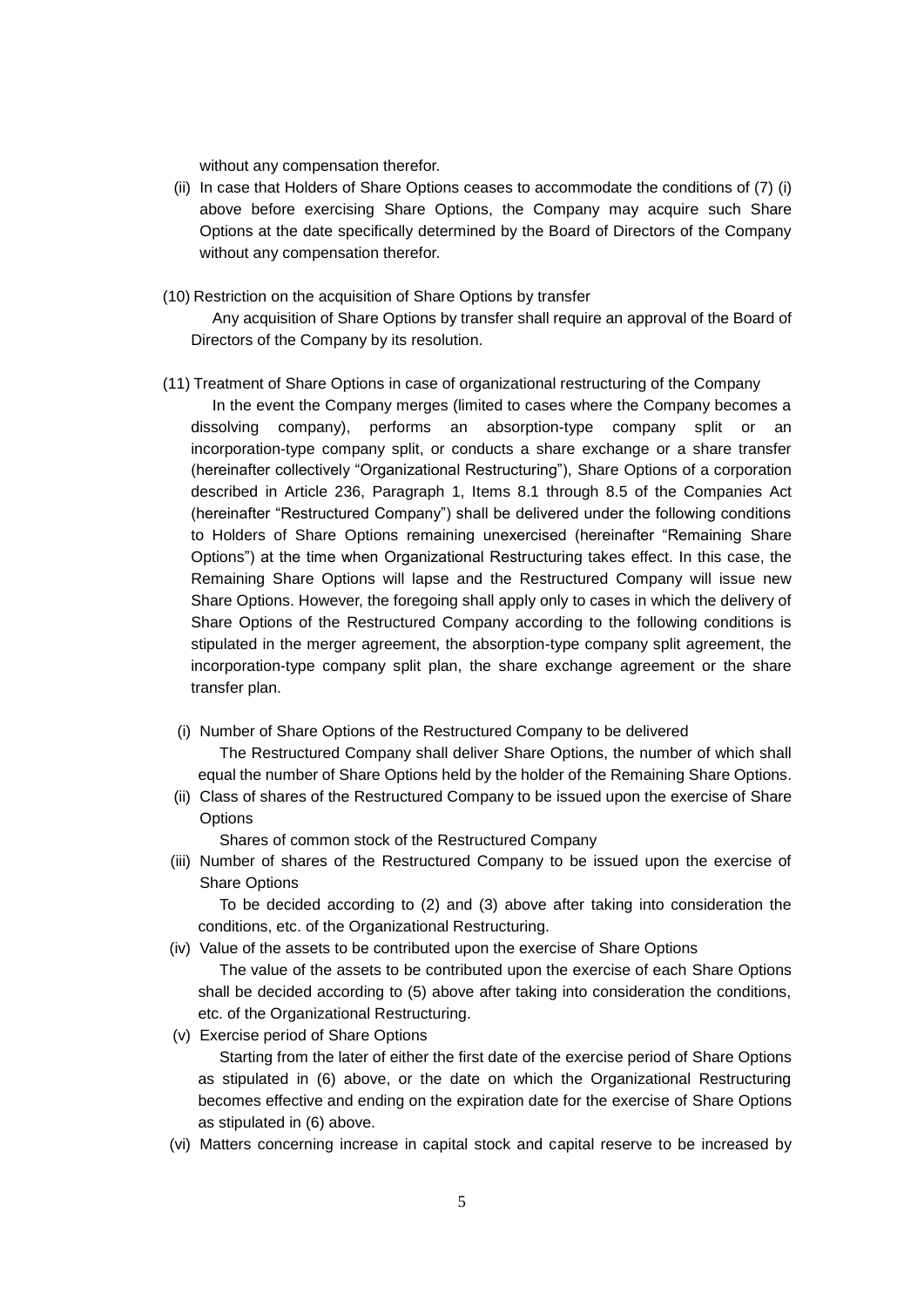issuing of shares by the Restructured Company upon the exercise of Share Options To be determined in accordance with (8) above.

(vii) Restriction on acquisition of Share Options by transfer

Acquisition of Share Options by transfer shall be subject to the approval of the Board of Directors of the Restructured Company (or by the majority decision of Directors if such company is not a company with Board of Directors).

- (viii) Reasons and conditions for the acquisition of Share Options To be determined in accordance with (9) above.
- (12) Rules pertaining to fractions of less than one share arising from the exercise of Share **Options**

Fractions of less than one share in the number of shares to be delivered to Holders of Share Options who exercised Share Options shall be discarded.

(13) Other details of Share Options

Other details of Share Options shall be determined by the meeting of the Board of Directors to determine conditions of the offer of Share Options.

3. Matters concerning remuneration for Directors

The reason that the Company delivers aforementioned stock options to its Directors (excluding Outside Directors; hereinafter the same shall apply) as the compensation etc. is as stated in 1. above.

Out of aforementioned Share Options as stock options, the Company delivers a maximum of 20,000 units for Directors of the Company.

The amount of Share Options to be delivered as part of the remuneration for Directors of the Company, shall be calculated by multiplying the fair value of each Share Options calculated on the day when such rights are allotted, by the number of Share Options allotted to Directors of the Company. Fair value of each Share Options shall be based on the fair unit price valuation calculated applying variables including share price on the day when the Share Options are allotted and the conditions of Share Options, etc. using equity option pricing model such as Black-Scholes model.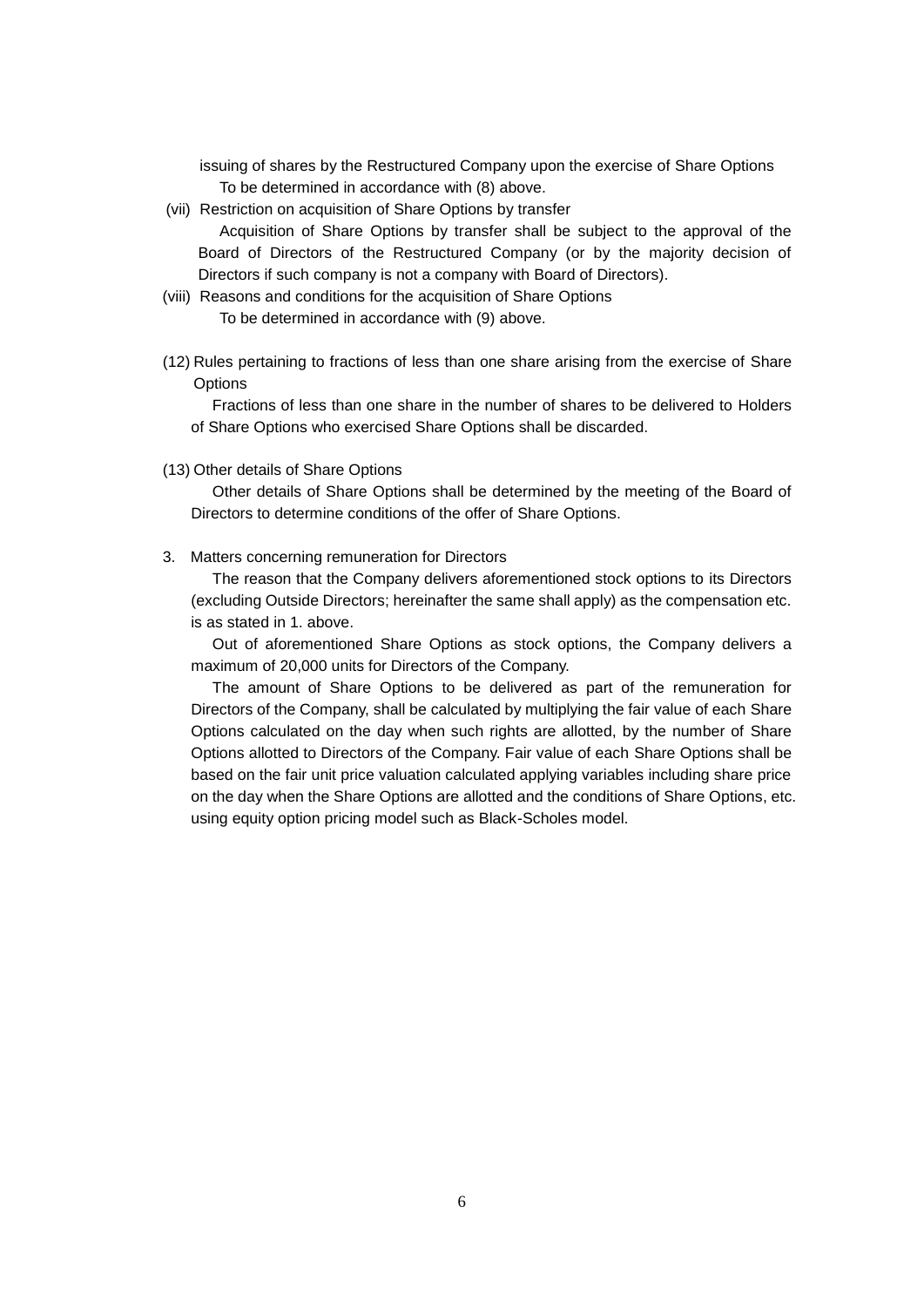## **II: Issuance of Share Options as Stock Options to Outside Directors of the Rakuten Group Companies**

1. The reason for issuing the Share Options on especially favorable conditions

Since the value of the Share Options is linked with the Company's stock price, delivering Share Options as part of a performance-linked compensation package to the Outside Directors of the Group will make the enhancement of the Company's corporate and shareholder values in the medium to long term be reflected in their compensation and allow shareholders and the Outside Directors of the Group to share equal benefits and disbenefits. This is expected to lead to a greater awareness on the part of the Outside Directors of the roles demanded of them, including the proffering of objective and candid advice based on their knowledge and experience accumulated within and outside the Company, making management decisions and conducting oversight over business execution from the perspective of shareholders' interest.

The Company intends to implement stock options for the Outside Directors for the purpose of continuous enhancement of the Group's corporate and shareholder values.

In addition, since the exercise period of Share Options starts on the day after at least three years from the date of issuance of Share Options, Share Options function as an incentive for higher performance and higher stock price for the medium to long term up to the start of the exercise period.

- 2. Outline of the issuance of the Share Options
- (1) Persons to whom Share Options will be allotted

Outside Directors of the Company and its subsidiaries and affiliates

(2) Class and number of shares to be issued upon exercise of Share Options

The class of shares to be issued upon the exercise of Share Options shall be common stock of the Company, and the number of shares to be issued shall not exceed 50,000.

However, if the Company splits its common stock (including allotment of its common stock without compensation; hereinafter the same shall apply) or consolidates its common stock, the number of shares to be issued upon exercise of each unit of such Share Options shall be adjusted according to the following formula; provided that such adjustment shall be made only to those remain unexercised or uncanceled at the time of such adjustment and; provided, further, that if any fraction less than one share arises as a result of such adjustment, such fraction shall be discarded.

Ratio of split or consolidation Number of shares after adjustment **=** before adjustment Number of shares

In addition, if the Company carries out a merger, a company split, share exchange, share transfer, etc. that makes it necessary to adjust the number of shares, the number of shares shall be adjusted within a reasonable range, taking into account the conditions of the merger, company split, share exchange, share transfer, etc.

(3) Total number of Share Options to be issued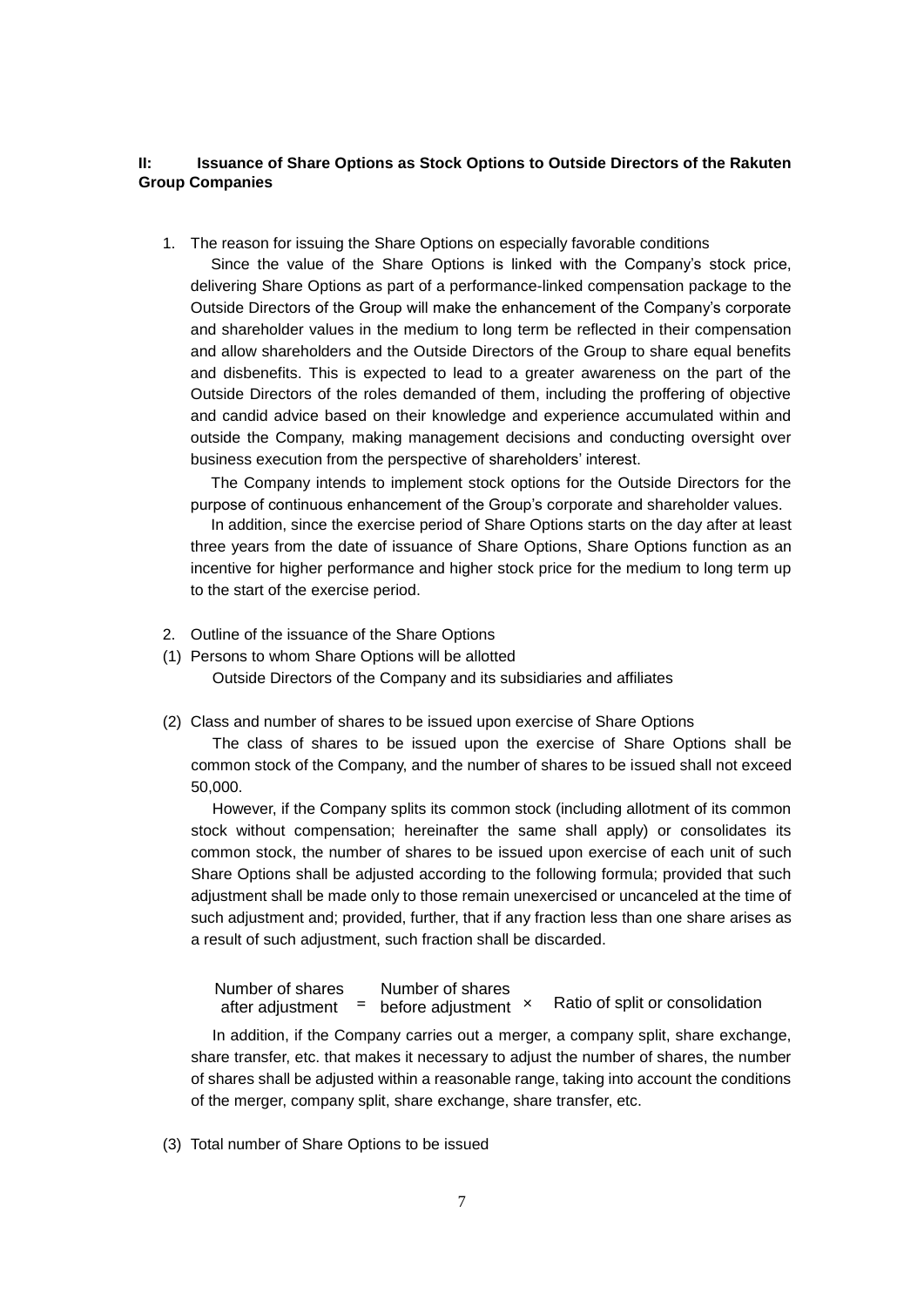Share Options to be issued shall not exceed 500 units.

One hundred shares shall be issued for each Share Options, provided however that in the event of any adjustment in the number of shares stipulated in (2) above, the number of shares to be issued for the Share Options shall be adjusted likewise.

- (4) Cash payment for Share Options No cash payment is required for Share Options.
- (5) Value of the assets to be contributed upon exercise of Share Options The Price for one Share Option shall be one yen.
- (6) Exercise period of Share Options Exercise period of Share Options shall be from March 31, 2021 to March 29, 2027. If the final day of the exercise period falls on a holiday of the Company, the final day shall be the working day immediately preceding the final day.
- (7) Conditions etc. for exercise of Share Options
	- (i) Those who received the allotment of the issue of Share Options (hereinafter "Holders of Share Options") shall remain Directors, Executive Officers, Company Auditors or employees of the Company, or its subsidiaries or affiliates at the time of exercising such rights; provided, however, that exceptional treatment may be allowed in this regard by the Board of Directors in consideration of circumstances.
	- (ii) Share Options shall not be inherited; provided, however, that exceptional treatment may be allowed in this regard by the Board of Directors in consideration of circumstances.
- (iii) Share Options shall not be offered for pledge or disposed of in any other way.
- (iv) The Holders of Share Options have duties to pay all taxes (including but not limited to income tax, social security contributions, pensions, and employment insurance premium) specified by laws and regulations in relation to stock options and shares. In the case where the Company and its subsidiaries and affiliates is obliged to levy income tax, etc., the relevant company obliged to levy income tax, etc. shall be able to levy tax from such Holders of Share Options by the methods listed below.
	- i) Receipt by cash
	- ii) Appropriation of shares owned by the Holders of Share Options
	- iii) Deduction from salaries, bonuses, etc. of the Holders of Share Options
	- iv) Other methods specified by the Company
- (8) Matters concerning increase in capital stock and capital reserve by issuing of shares upon exercise of Share Options
	- (i) Amount of increase in capital stock by issuing shares upon exercise of Share Options shall be half of the upper limit of capital increase as calculated pursuant to the provisions of Article 17, Paragraph 1 of the Ordinance on Accounting of Companies, where any resultant fraction less than one yen shall be rounded up.
	- (ii) Amount of increase in capital reserve by issuing shares upon exercise of Share Options shall be the upper limit of capital stock increase as described in (i) above less the amount of increase in capital stock set out therein.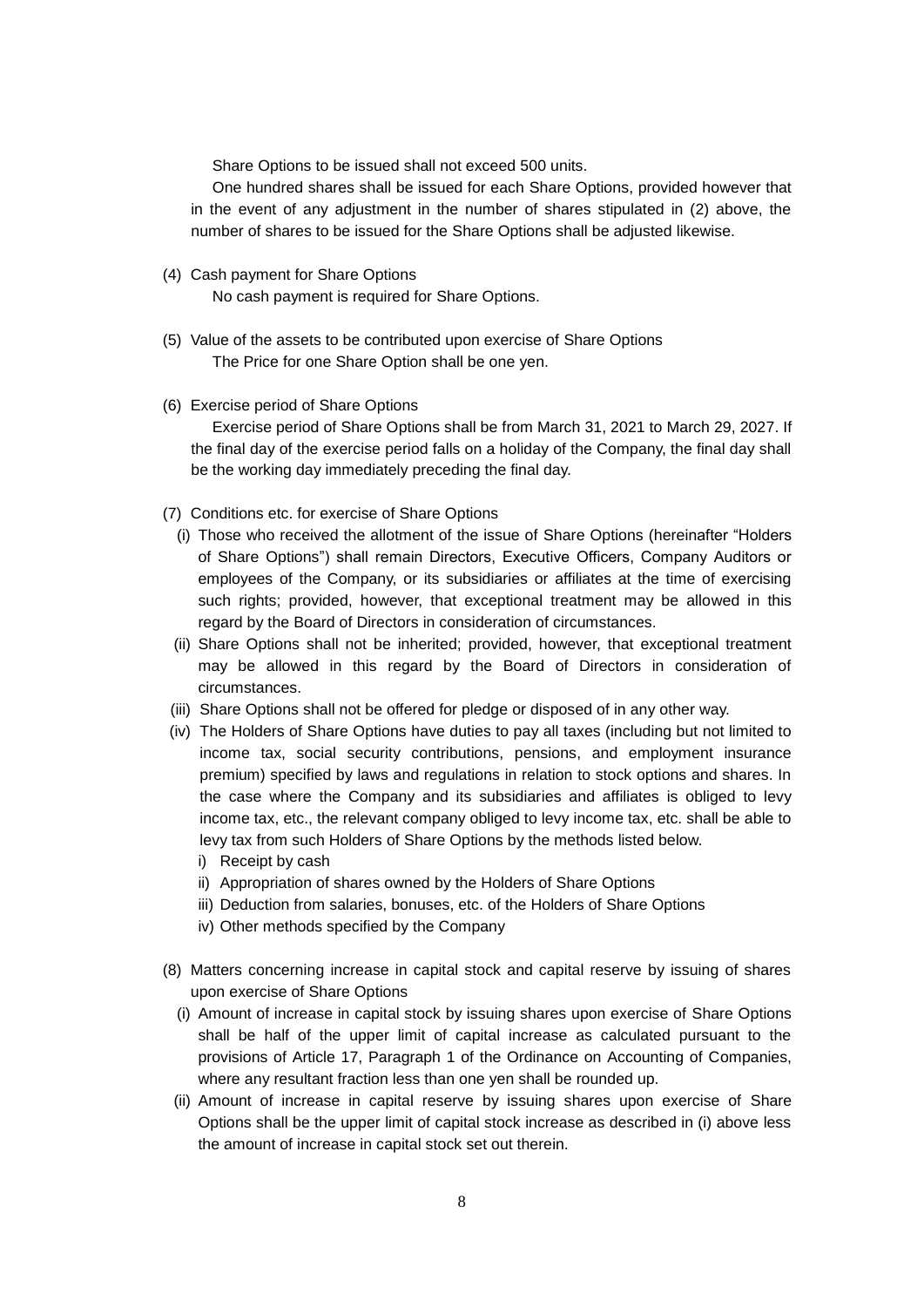- (9) Reasons and conditions for the acquisition of Share Options
- (i) In case that the proposal of any merger agreement under which the Company is dissolved, or any absorption-type company split (kyushu-bunkatsu) agreement or incorporation-type company split (shinsetsu-bunkatsu) plan in which the Company will be a splitting company, or any share exchange agreement or share transfer plan in which the Company will be a wholly owned subsidiary of another company is approved at a General Shareholders' Meeting of the Company, the Company may acquire Share Options at the date specifically determined by the Board of Directors of the Company without any compensation therefor.
- (ii) In case that Holders of Share Options ceases to accommodate the conditions of (7) (i) above before exercising Share Options, the Company may acquire such Share Options at the date specifically determined by the Board of Directors of the Company without any compensation therefor.
- (10) Restriction on the acquisition of Share Options by transfer

Any acquisition of Share Options by transfer shall require an approval of the Board of Directors of the Company by its resolution.

- (11) Treatment of Share Options in case of organizational restructuring of the Company
	- In the event the Company merges (limited to cases where the Company becomes a dissolving company), performs an absorption-type company split or an incorporation-type company split, or conducts a share exchange or a share transfer (hereinafter collectively "Organizational Restructuring"), Share Options of a corporation described in Article 236, Paragraph 1, Items 8.1 through 8.5 of the Companies Act (hereinafter "Restructured Company") shall be delivered under the following conditions to Holders of Share Options remaining unexercised (hereinafter "Remaining Share Options") at the time when Organizational Restructuring takes effect. In this case, the Remaining Share Options will lapse and the Restructured Company will issue new Share Options. However, the foregoing shall apply only to cases in which the delivery of Share Options of the Restructured Company according to the following conditions is stipulated in the merger agreement, the absorption-type company split agreement, the incorporation-type company split plan, the share exchange agreement or the share transfer plan.
	- (i) Number of Share Options of the Restructured Company to be delivered The Restructured Company shall deliver Share Options, the number of which shall equal the number of Share Options held by the holder of the Remaining Share Options.
	- (ii) Class of shares of the Restructured Company to be issued upon the exercise of Share **Options**

Shares of common stock of the Restructured Company

(iii) Number of shares of the Restructured Company to be issued upon the exercise of Share Options

To be decided according to (2) and (3) above after taking into consideration the conditions, etc. of the Organizational Restructuring.

(iv) Value of the assets to be contributed upon the exercise of Share Options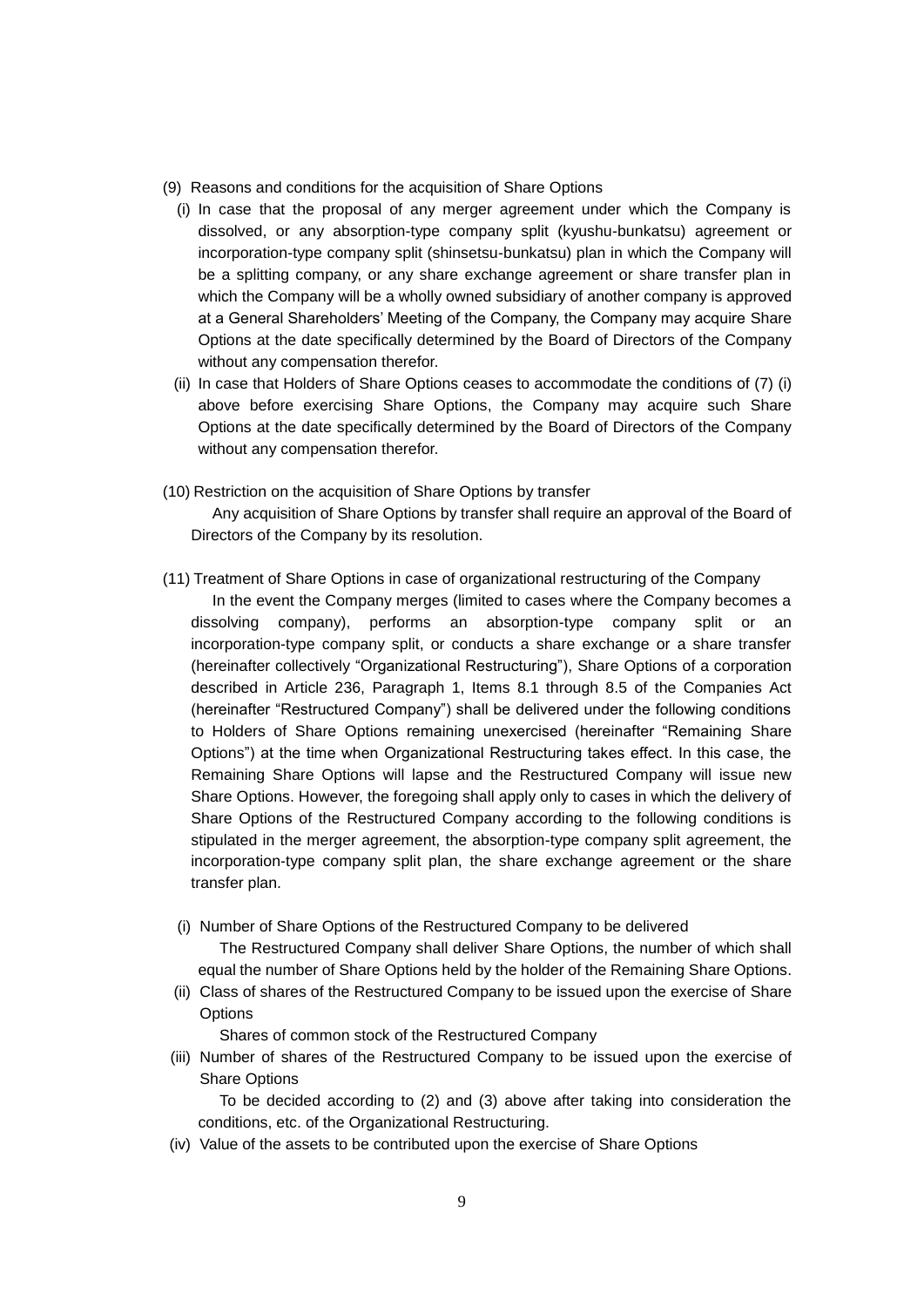The value of the assets to be contributed upon the exercise of each Share Options shall be decided according to (5) above after taking into consideration the conditions, etc. of the Organizational Restructuring.

(v) Exercise period of Share Options

Starting from the later of either the first date of the exercise period of Share Options as stipulated in (6) above, or the date on which the Organizational Restructuring becomes effective and ending on the expiration date for the exercise of Share Options as stipulated in (6) above.

- (vi) Matters concerning increase in capital stock and capital reserve to be increased by issuing of shares by the Restructured Company upon the exercise of Share Options To be determined in accordance with (8) above.
- (vii) Restriction on acquisition of Share Options by transfer

Acquisition of Share Options by transfer shall be subject to the approval of the Board of Directors of the Restructured Company (or by the majority decision of Directors if such company is not a company with Board of Directors).

- (viii) Reasons and conditions for the acquisition of Share Options To be determined in accordance with (9) above.
- (12) Rules pertaining to fractions of less than one share arising from the exercise of Share **Options**

Fractions of less than one share in the number of shares to be delivered to Holders of Share Options who exercised Share Options shall be discarded.

(13) Other details of Share Options

Other details of Share Options shall be determined by the meeting of the Board of Directors to determine conditions of the offer of Share Options.

3. Matters concerning remuneration for Directors

The reason that the Company delivers aforementioned stock options to its Outside Directors as the compensation etc. is as stated in 1. above.

Out of aforementioned Share Options as stock options, the Company delivers a maximum of 1,000 units for Outside Directors of the Company.

The amount of Share Options to be delivered as part of the remuneration for Outside Directors of the Company, shall be calculated by multiplying the fair value of each Share Options calculated on the day when such rights are allotted, by the number of Share Options allotted to Outside Directors of the Company. Fair value of each Share Options shall be based on the fair unit price valuation calculated applying variables including share price on the day when the Share Options are allotted and the conditions of Share Options, etc. using equity option pricing model such as Black-Scholes model.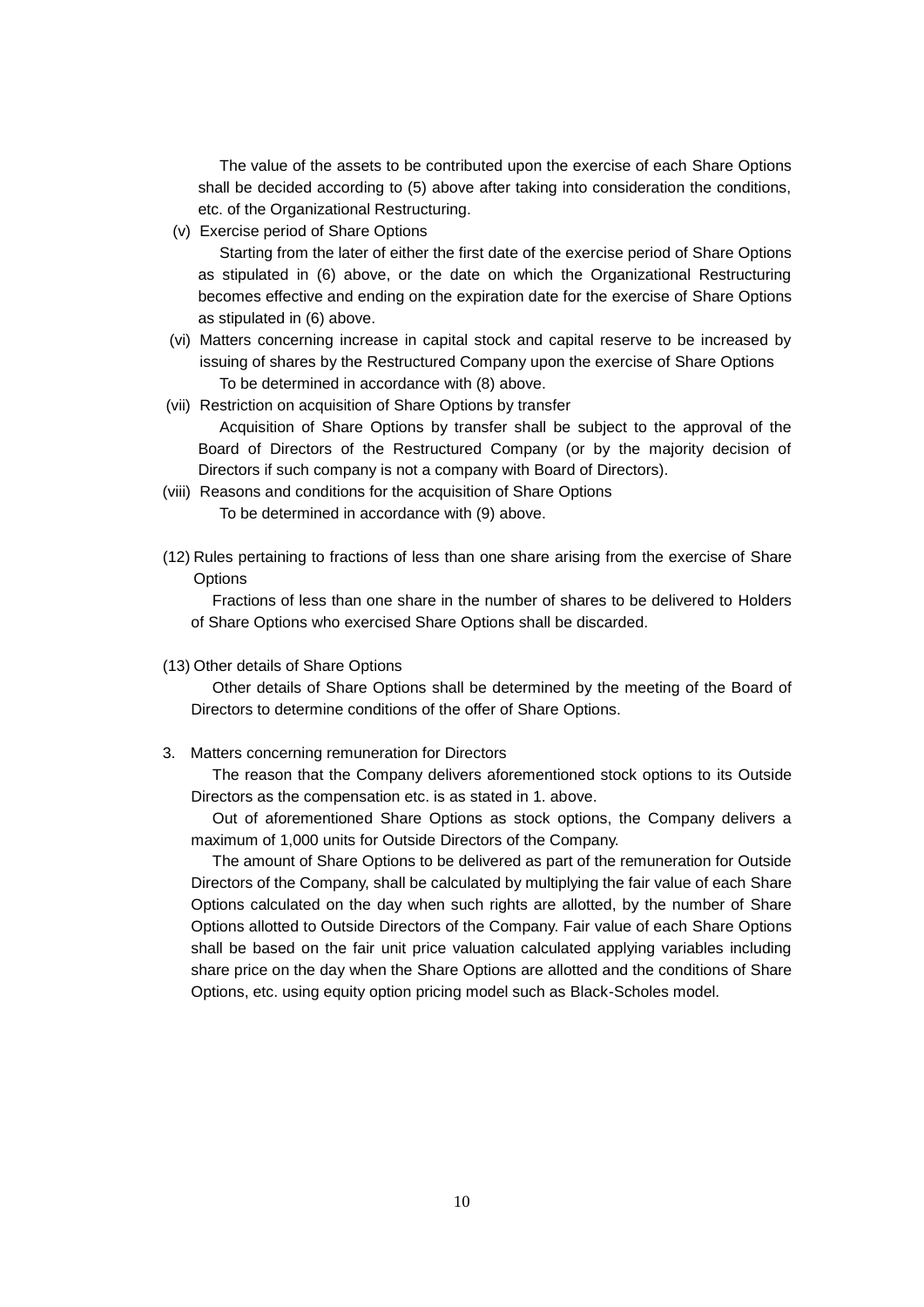## **III: Issuance of Share Options as Stock Options to Company Auditors of the Rakuten Group Companies**

1. The reason for issuing the Share Options on especially favorable conditions

Since the value of the Share Options is linked with the Company's stock price, delivering Share Options as part of a performance-linked compensation package to the Company Auditors of the Group will make the enhancement of the Company's corporate and shareholder values in the medium to long term be reflected in their compensation and allow shareholders and the Company Auditors of the Group to share equal benefits and disbenefits. This is expected to lead to a greater awareness on the part of the Company Auditors of the roles demanded of them, namely the execution of proper audits, thus ensuring the sound growth of the Group, which is indispensable to the enhancement of corporate and shareholder values, and the establishment of a system that will meet the trust placed in the Group by society.

The Company intends to implement stock options for the Company Auditors for the purpose of continuous enhancement of the Group's corporate and shareholder values.

In addition, since the exercise period of Share Options starts on the day after at least three years from the date of issuance of Share Options, Share Options function as an incentive for higher performance and higher stock price for the medium to long term up to the start of the exercise period.

- 2. Outline of the issuance of the Share Options
- (1) Persons to whom Share Options will be allotted

Company Auditors of the Company and its subsidiaries and affiliates

(2) Class and number of shares to be issued upon exercise of Share Options

The class of shares to be issued upon the exercise of Share Options shall be common stock of the Company, and the number of shares to be issued shall not exceed 50,000.

However, if the Company splits its common stock (including allotment of its common stock without compensation; hereinafter the same shall apply) or consolidates its common stock, the number of shares to be issued upon exercise of each unit of such Share Options shall be adjusted according to the following formula; provided that such adjustment shall be made only to those that remain unexercised or uncanceled at the time of such adjustment and; provided, further, that if any fraction less than one share arises as a result of such adjustment, such fraction shall be discarded.

Ratio of split or consolidation Number of shares after adjustment **=** before adjustment Number of shares

In addition, if the Company carries out a merger, a company split, share exchange, share transfer, etc. that makes it necessary to adjust the number of shares, the number of shares shall be adjusted within a reasonable range, taking into account the conditions of the merger, company split, share exchange, share transfer, etc.

(3) Total number of Share Options to be issued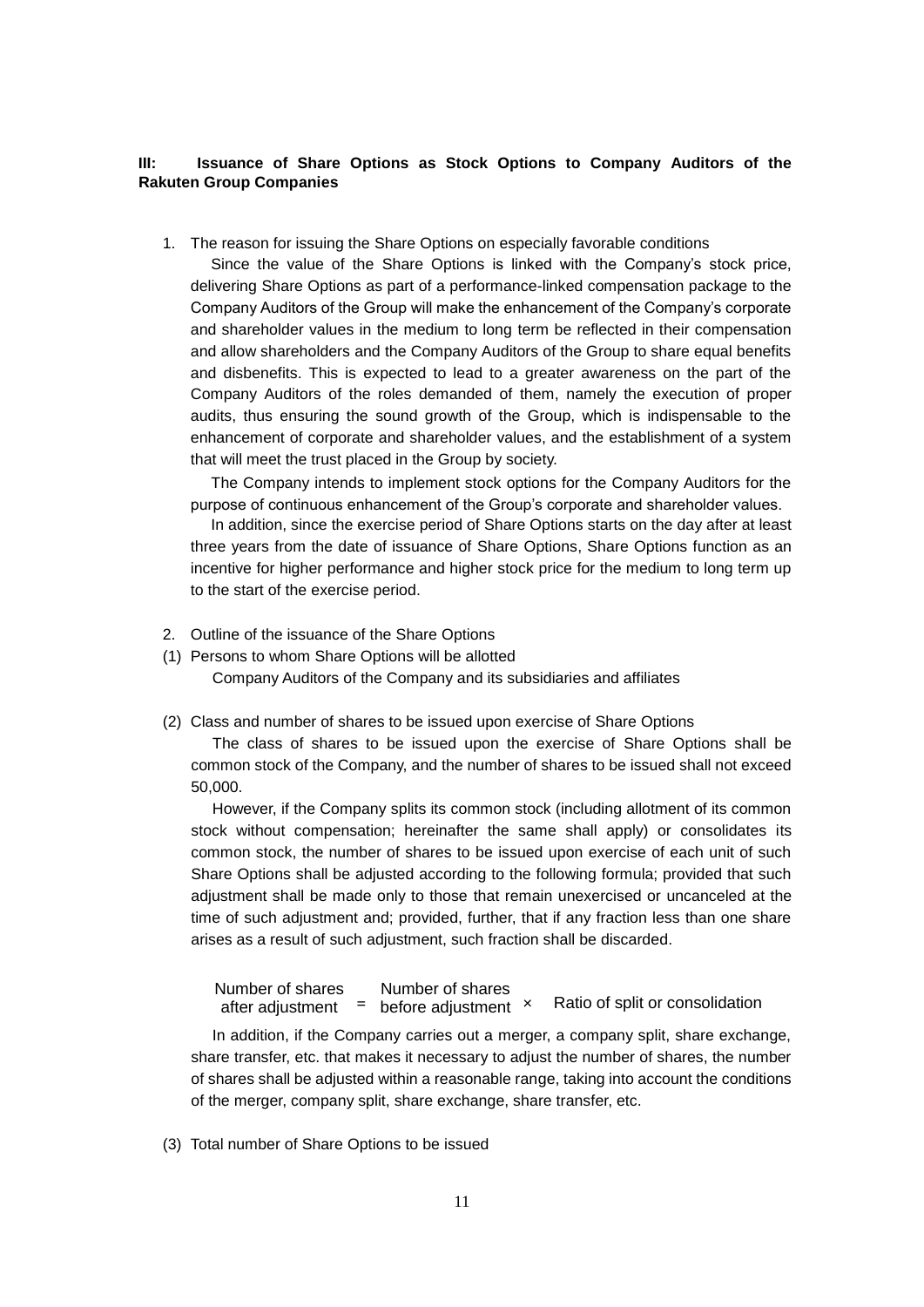Share Options to be issued shall not exceed 500 units.

One hundred shares shall be issued for each Share Options, provided however that in the event of any adjustment in the number of shares stipulated in (2) above, the number of shares to be issued for the Share Options shall be adjusted likewise.

- (4) Cash payment for Share Options No cash payment is required for Share Options.
- (5) Value of the assets to be contributed upon exercise of Share Options The Price for one Share Option shall be one yen.
- (6) Exercise period of Share Options Exercise period of Share Options shall be from March 31, 2021 to March 29, 2027. If the final day of the exercise period falls on a holiday of the Company, the final day shall be the working day immediately preceding the final day.
- (7) Conditions etc. for exercise of Share Options
	- (i) Those who received the allotment of the issue of Share Options (hereinafter "Holders of Share Options") shall remain Directors, Executive Officers, Company Auditors or employees of the Company, or its subsidiaries or affiliates at the time of exercising such rights; provided, however, that exceptional treatment may be allowed in this regard by the Board of Directors in consideration of circumstances.
	- (ii) Share Options shall not be inherited; provided, however, that exceptional treatment may be allowed in this regard by the Board of Directors in consideration of circumstances.
- (iii) Share Options shall not be offered for pledge or disposed of in any other way.
- (iv) The Holders of Share Options have duties to pay all taxes (including but not limited to income tax, social security contributions, pensions, and employment insurance premium) specified by laws and regulations in relation to stock options and shares. In the case where the Company and its subsidiaries and affiliates is obliged to levy income tax, etc., the relevant company obliged to levy income tax, etc. shall be able to levy tax from such Holders of Share Options by the methods listed below.
	- i) Receipt by cash
	- ii) Appropriation of shares owned by the Holders of Share Options
	- iii) Deduction from salaries, bonuses, etc. of the Holders of Share Options
	- iv) Other methods specified by the Company
- (8) Matters concerning increase in capital stock and capital reserve by issuing of shares upon exercise of Share Options
	- (i) Amount of increase in capital stock by issuing shares upon exercise of Share Options shall be half of the upper limit of capital increase as calculated pursuant to the provisions of Article 17, Paragraph 1 of the Ordinance on Accounting of Companies, where any resultant fraction less than one yen shall be rounded up.
	- (ii) Amount of increase in capital reserve by issuing shares upon exercise of Share Options shall be the upper limit of capital stock increase as described in (i) above less the amount of increase in capital stock set out therein.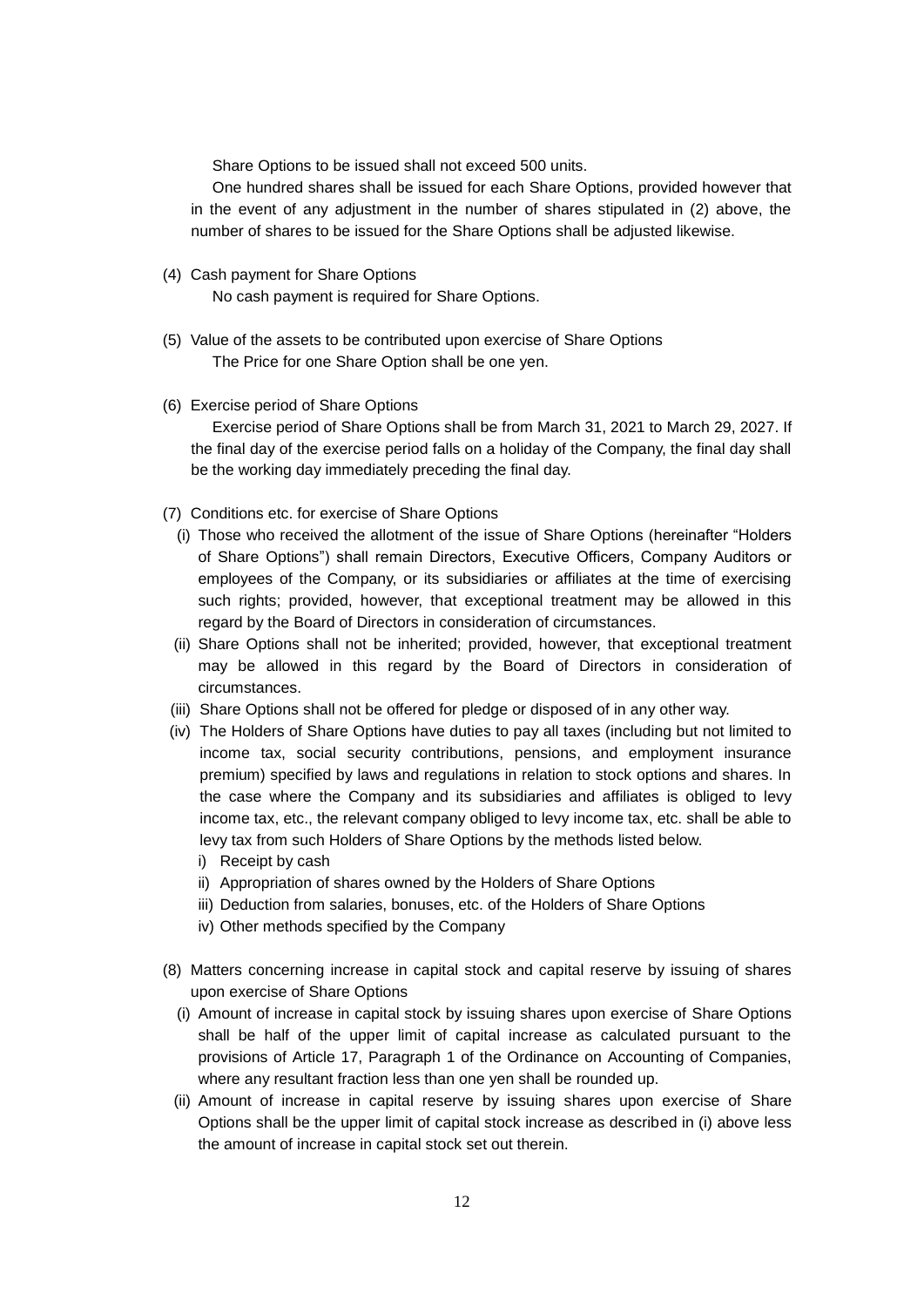- (9) Reasons and conditions for the acquisition of Share Options
- (i) In case that the proposal of any merger agreement under which the Company is dissolved, or any absorption-type company split (kyushu-bunkatsu) agreement or incorporation-type company split (shinsetsu-bunkatsu) plan in which the Company will be a splitting company, or any share exchange agreement or share transfer plan in which the Company will be a wholly owned subsidiary of another company is approved at a General Shareholders' Meeting of the Company, the Company may acquire Share Options at the date specifically determined by the Board of Directors of the Company without any compensation therefor.
- (ii) In case that Holders of Share Options ceases to accommodate the conditions of (7) (i) above before exercising Share Options, the Company may acquire such Share Options at the date specifically determined by the Board of Directors of the Company without any compensation therefor.
- (10) Restriction on the acquisition of Share Options by transfer

Any acquisition of Share Options by transfer shall require an approval of the Board of Directors of the Company by its resolution.

- (11) Treatment of Share Options in case of organizational restructuring of the Company
	- In the event the Company merges (limited to cases where the Company becomes a dissolving company), performs an absorption-type company split or an incorporation-type company split, or conducts a share exchange or a share transfer (hereinafter collectively "Organizational Restructuring"), Share Options of a corporation described in Article 236, Paragraph 1, Items 8.1 through 8.5 of the Companies Act (hereinafter "Restructured Company") shall be delivered under the following conditions to Holders of Share Options remaining unexercised (hereinafter "Remaining Share Options") at the time when Organizational Restructuring takes effect. In this case, the Remaining Share Options will lapse and the Restructured Company will issue new Share Options. However, the foregoing shall apply only to cases in which the delivery of Share Options of the Restructured Company according to the following conditions is stipulated in the merger agreement, the absorption-type company split agreement, the incorporation-type company split plan, the share exchange agreement or the share transfer plan.
	- (i) Number of Share Options of the Restructured Company to be delivered The Restructured Company shall deliver Share Options, the number of which shall equal the number of Share Options held by the holder of the Remaining Share Options.
	- (ii) Class of shares of the Restructured Company to be issued upon the exercise of Share **Options**

Shares of common stock of the Restructured Company

(iii) Number of shares of the Restructured Company to be issued upon the exercise of Share Options

To be decided according to (2) and (3) above after taking into consideration the conditions, etc. of the Organizational Restructuring.

(iv) Value of the assets to be contributed upon the exercise of Share Options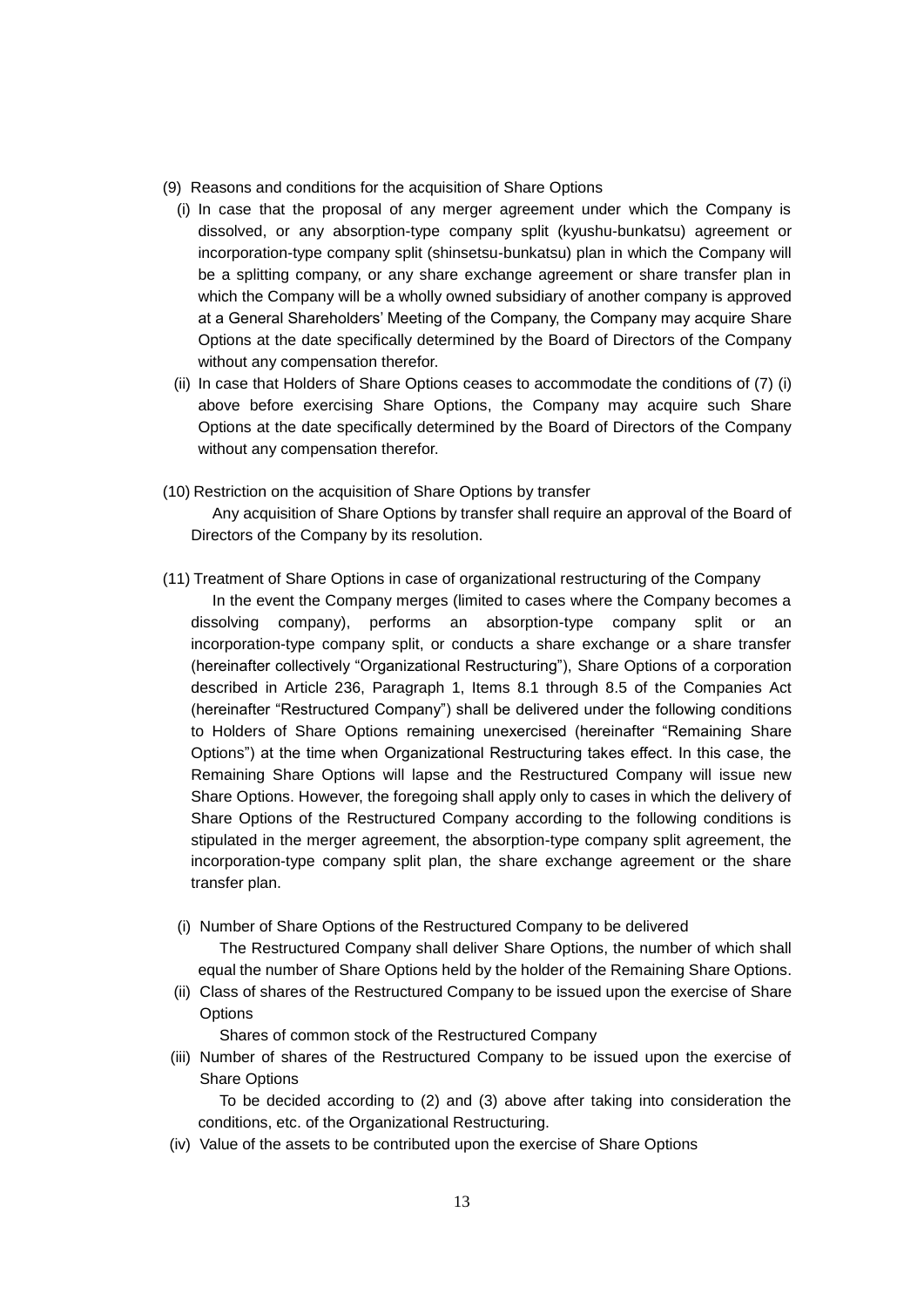The value of the assets to be contributed upon the exercise of each Share Options shall be decided according to (5) above after taking into consideration the conditions, etc. of the Organizational Restructuring.

(v) Exercise period of Share Options

Starting from the later of either the first date of the exercise period of Share Options as stipulated in (6) above, or the date on which the Organizational Restructuring becomes effective and ending on the expiration date for the exercise of Share Options as stipulated in (6) above.

- (vi) Matters concerning increase in capital stock and capital reserve to be increased by issuing of shares by the Restructured Company upon the exercise of Share Options To be determined in accordance with (8) above.
- (vii) Restriction on acquisition of Share Options by transfer

Acquisition of Share Options by transfer shall be subject to the approval of the Board of Directors of the Restructured Company (or by the majority decision of Directors if such company is not a company with Board of Directors).

- (viii) Reasons and conditions for the acquisition of Share Options To be determined in accordance with (9) above.
- (12) Rules pertaining to fractions of less than one share arising from the exercise of Share **Options**

Fractions of less than one share in the number of shares to be delivered to Holders of Share Options who exercised Share Options shall be discarded.

(13) Other details of Share Options

Other details of Share Options shall be determined by the meeting of the Board of Directors to determine conditions of the offer of Share Options.

3. Matters concerning remuneration for Company Auditors

The reason that the Company delivers aforementioned stock options to its Company Auditors as the compensation etc. is as stated in 1. above.

Out of aforementioned Share Options as stock options, the Company delivers a maximum of 3,000 units for Company Auditors of the Company.

The amount of Share Options to be delivered as part of the remuneration for Company Auditors of the Company, shall be calculated by multiplying the fair value of each Share Options calculated on the day when such rights are allotted, by the number of Share Options allotted to Company Auditors of the Company. Total fair value of the Share Options delivered to Company Auditors of the Company shall not be in excess of 50 million yen. Fair value of each Share Options shall be based on the fair unit price valuation calculated applying variables including share price on the day when the Share Options are allotted and the conditions of Share Options, etc. using equity option pricing model such as Black-Scholes model.

Regarding the above matter, it is on the proviso that the Proposals of "Issuance of Share Options as Stock Options to Directors, Executive Officers and Employees of the Rakuten Group Companies", "Issuance of Share Options as Stock Options to Outside Directors of the Rakuten Group Companies" and "Issuance of Share Options as Stock Options to Company Auditors of